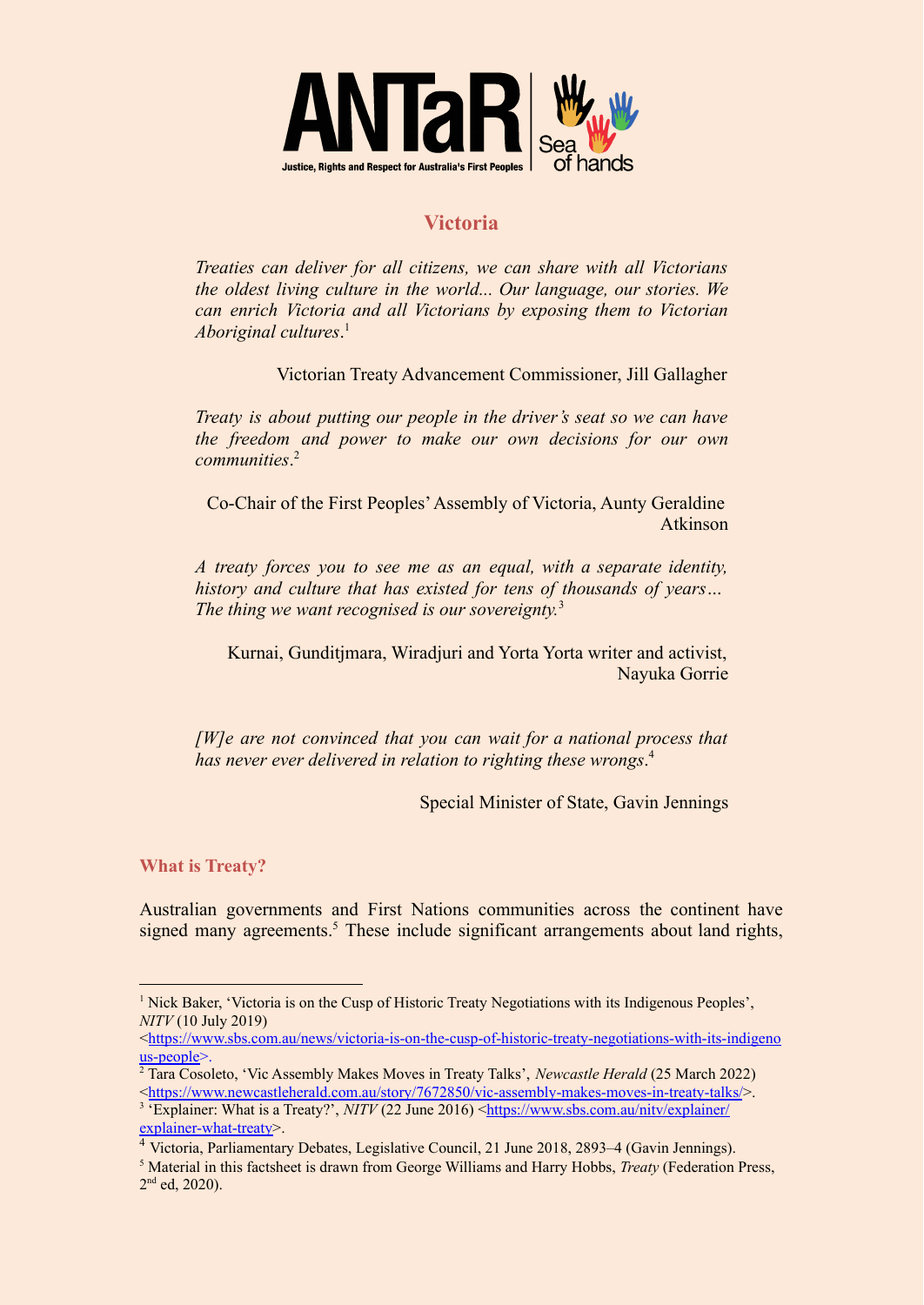native title, and co-management of resources. But these are not treaties. A treaty is a special kind of agreement.

Treaty involves three elements: recognition of Indigenous people as polities, negotiation, and lastly a settlement of claims that provides for Indigenous self-government.

The conditions are important. A treaty is an instrument that is designed to improve the lives of First Nations communities and aims to secure the foundations for a just relationship between Indigenous peoples and the State.

No formal treaty has ever been signed between Aboriginal and Torres Strait Islander peoples and the British or Australian governments. However, Victoria has become the first state to commence a treaty process with Aboriginal peoples in their jurisdiction.

## **What is the history of Treaty in Victoria?**

Victoria was arguably home to the first attempted treaty between First Nations people and European colonisers. In 1835, grazier John Batman sailed across the Bass Strait to engage with Wurundjeri, Bunurong and Wathaurung peoples near the Yarra River. Batman produced a document that he claimed was signed by tribal elders and amounted to a 'treaty' that ceded him over 200,000 hectares of land. In return, Batman gave away blankets, knives, flour, and scissors.

However, NSW Governor (this was before Victoria was made a separate colony) Richard Bourke annulled the 'treaty' in a [proclamation](https://www.foundingdocs.gov.au/item-did-42.html) that read:

Every … treaty, bargain and contract with the Aboriginal Natives … for the possession, title or claim to any Lands … is void and of no effect against the rights of the Crown.<sup>6</sup>

The Governor did not annul the agreement to protect the Wurundjeri from an unfair contract. He objected to the agreement because he did not believe that First Nations peoples had any legal right to the land. The British Crown claimed to own all of Australia and that only it had the authority to sell or distribute land.

The story of Batman's Treaty is more complex.<sup>7</sup> Some historians question whether the document was forged. Even if it was signed by Wurundjeri elders, they could not possibly have understood the agreement. Aside from the fact that none of the signatories spoke a common language, the concept of buying and selling land was entirely alien to the Wurundjeri. At best, they may have thought they were allowing Batman and his party temporary access across their country in exchange for gifts.

Nevertheless, in dealing directly with Aboriginal peoples, Batman implicitly recognised their capacity to exercise authority over their land. It was the first time that colonists – however poorly – attempted to negotiate their presence on this continent. The rejection of the Batman treaty set the precedent for Indigenous land ownership rights.

<sup>6</sup> Proclamation of Governor Bourke, 10 October 1835.

<sup>7</sup> See Bain Attwood, *Possession: Batman's Treaty and the Matter of History* (Miegunyah Press, 2009).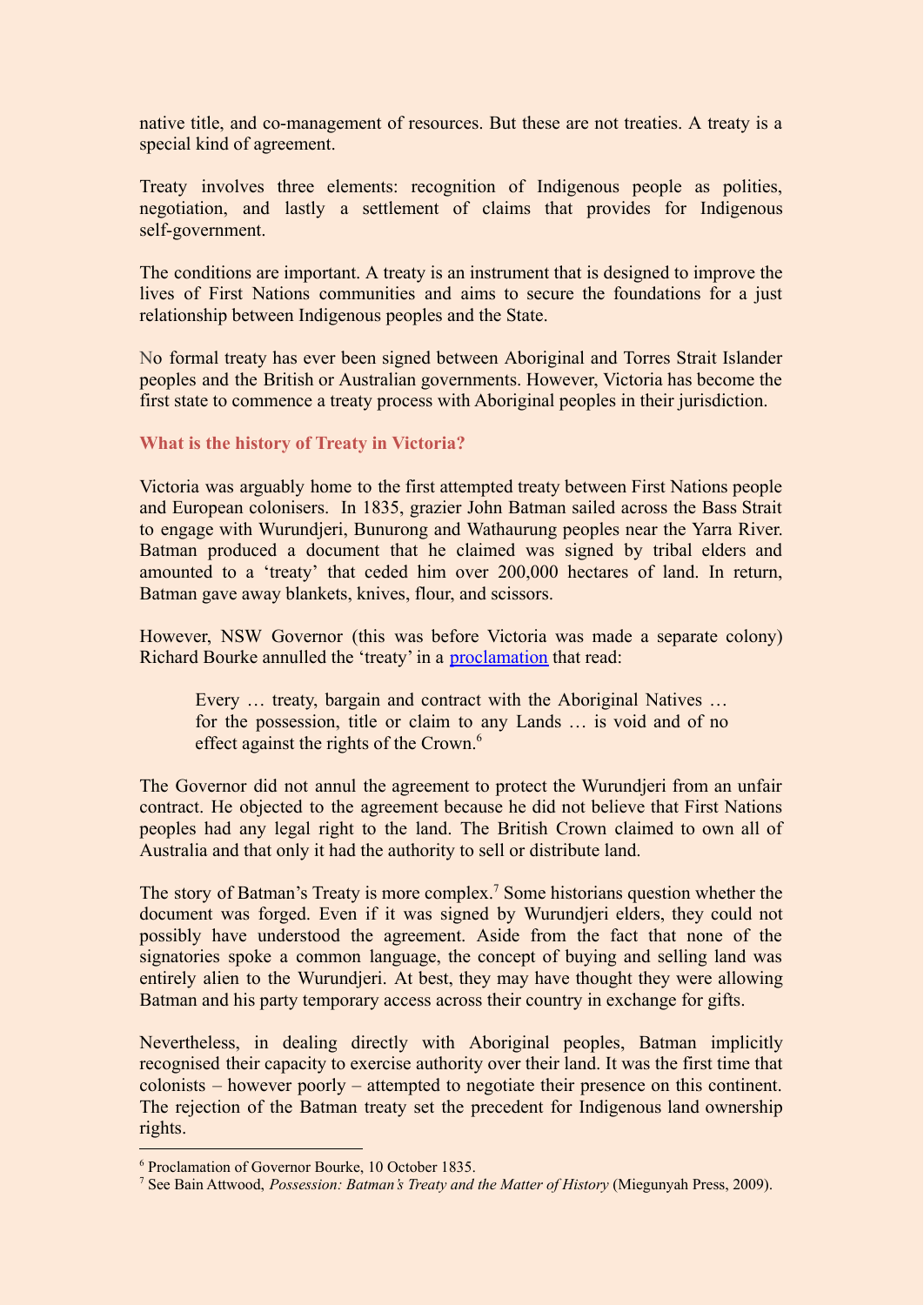This did not change until the High Court of Australia's decision in *Mabo v Queensland (No 2)*. In *Mabo*, the court rejected the idea that First Nations peoples had no rights to land. In 1993, the Commonwealth Parliament passed the *Native Title Act* with the aim to protect native title 'and to ensure workable, certain, land management'.<sup>8</sup>

Following the passage of the *Native Title Act*, several Aboriginal and Torres Strait Islander groups lodged claims, seeking recognition and protection of their rights and interests in land. One of the first claims across the nation was made by the Yorta Yorta people in February 1994. The Yorta Yorta are an Aboriginal Nation whose traditional land extends across north-eastern Victoria and southern New South Wales, around the junction of the Murray and Goulburn rivers. They sought native title over 1,840 square kilometres of their traditional lands.

Unfortunately for the Yorta Yorta, Australian courts held that their native title had been extinguished.<sup>9</sup> The case exposed the limits of *Mabo (No 2)* and the *Native Title Act*. For areas of the continent most intensively colonised, the decision made it clear that native title would likely be extinguished. First Nations most in need of land justice would find little through native title.

The case thus spurred the development of broader approaches to land reform, particularly in Victoria. In 2010, the Victorian Parliament passed the *Traditional Owner Settlement Act*. Designed 'to advance [reconciliation](https://www.legislation.vic.gov.au/in-force/acts/traditional-owner-settlement-act-2010/025) and promote good [relations](https://www.legislation.vic.gov.au/in-force/acts/traditional-owner-settlement-act-2010/025)' between the state and Indigenous Australians,<sup>10</sup> the Act enables Victorian traditional owners to pursue a negotiated agreement directly with the state government outside the native title determination process. In 2013, the first [settlement](https://www.justice.vic.gov.au/your-rights/native-title/dja-dja-wurrung-settlement) negotiated between the Dja Dja Wurrung and the state government commenced.

The *Traditional Owner Settlement Act* is important, but it is not a treaty. It does not permit First Nations to exercise sovereignty and self-government. It was not until 2016, that the Victorian government would agree to engage in treaty talks.

## **Where are we up to?**

In February 2016, the Victorian government made a commitment to Aboriginal Victorians to enter into discussions about a treaty or treaties.<sup>11</sup> Following an Aboriginal Victoria Forum in May 2016, the Victorian government established an Aboriginal Treaty Working Group to lead a consultation process. The Working Group was comprised entirely of Aboriginal people with a balance between male and female representatives. It was not clan-based but was instead comprised of representatives from Traditional Owners groups, state-wide Aboriginal community organisations and

<sup>8</sup> Commonwealth, *Parliamentary Debates*, House of Representatives, 16 November 1993, 2878 (Paul Keating).

<sup>9</sup> *Members of the Yorta Yorta Aboriginal Community v State of Victoria* [2002] HCA 58.

<sup>10</sup> *Traditional Owner Settlement Act 2010* (Vic) s 1.

<sup>&</sup>lt;sup>11</sup> Material is drawn from Harry Hobbs and George Williams, 'Treaty-Making in the Australian Federation' (2019) 43(1) *Melbourne University Law Review* 178.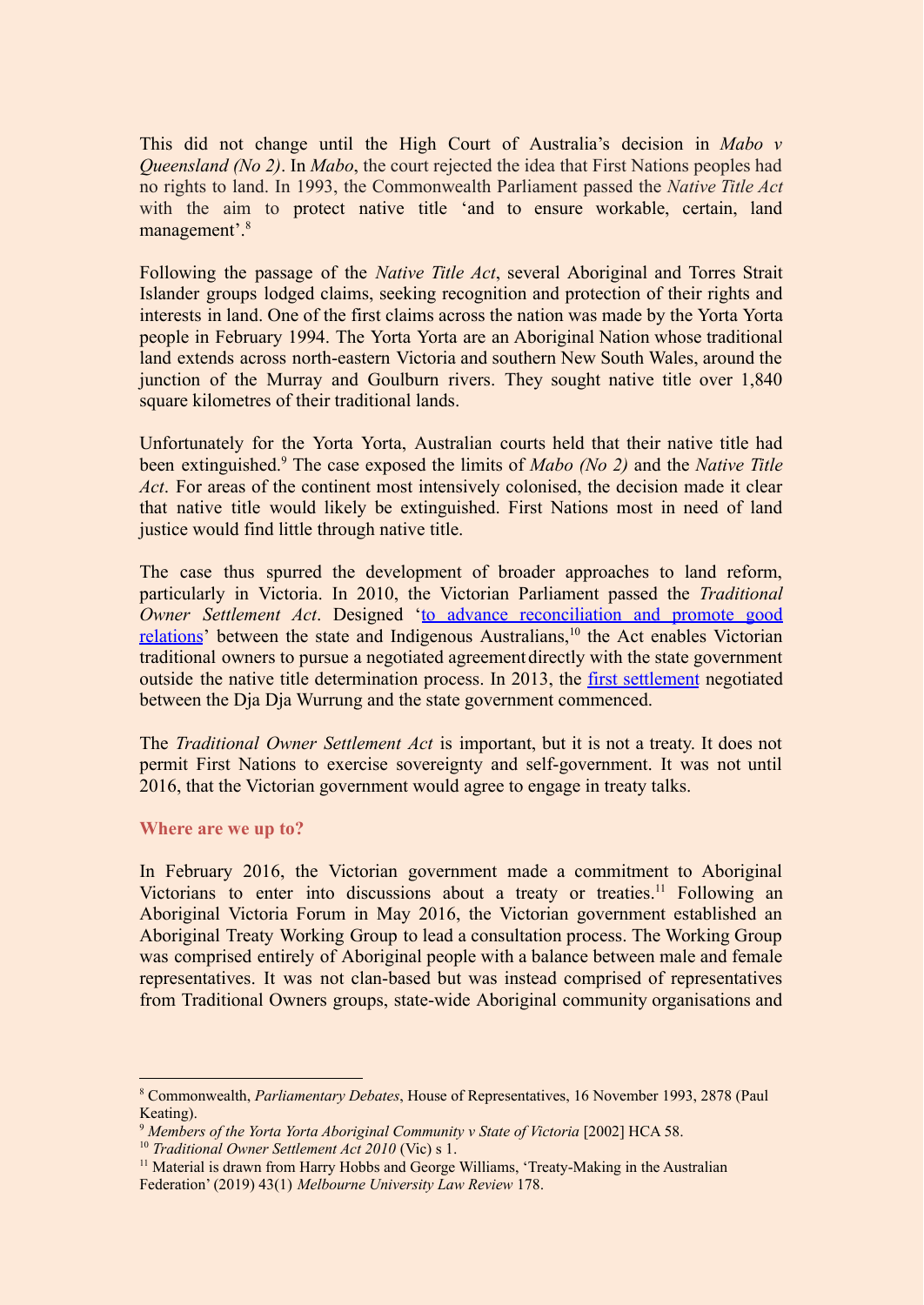members appointed in their individual capacity by the Minister for Aboriginal Affairs<sup>12</sup>

Consultations were organised independently from government. Initial consultations took place at 10 locations across Victoria in the second half of 2016. A further six consultations were held in March 2017 to refine the structure and framework of the body. Further community-run conversations run by self-nominated individuals were facilitated by the Working Group secretariat.

A report on these consultations was presented to the Aboriginal Victoria Forum at the end of April 2017. The state government committed to provide \$28.5 million to progress the treaty process in the 2017–18 budget. Funding included provision for an Aboriginal Community Assembly to discuss and provide further advice to the Working Group on the design of a representative body, and a Victorian Treaty Advancement Commission to operationalise the outcomes of the Community Assembly.

All Aboriginal Victorians aged over 18 years were eligible to apply for membership of the Aboriginal Community Assembly. Three Aboriginal Victorians reviewed all applications, and 33 people were eventually selected to ensure accurate demographic representation in the Assembly. In November and December 2017, 31 of these members met over six days to deliberate and provide their advice.

The Victorian Treaty Advancement Commission was empowered to guide the establishment of the representative body, maintain momentum for treaty, consult with Aboriginal Victorians, provide research and advice on the process, and keep all Victorians informed. In December 2017, Jill Gallagher was appointed the Victorian Treaty Advancement Commissioner.

In June 2018 legislation passed to establish a legislative basis for negotiating a treaty with Aboriginal people in the State. Importantly, consistent with the principle and purpose of treaty, the legislation was drafted in partnership with the Victorian Treaty Advancement Commission.

That same month, the 'Deadly Questions' community education campaign was launched. An online, in print and billboard campaign, Deadly Questions was designed to raise public awareness and support for treaty. Initial research suggests modest success,<sup>13</sup> improving support for process.

In late 2018, the state-wide representative body was also established. After several months of building an electoral roll, elections for the First Peoples' Assembly of Victoria were held in 2019. Despite a low turnout, and some dispute over how Aboriginal people are represented on the Assembly, $<sup>14</sup>$  the body is expected to build its</sup> legitimacy over time. The election of the Assembly marked the conclusion of the first phase of the Victorian treaty process.

<sup>&</sup>lt;sup>12</sup> This was the preferred model following consultations, but it did not obtain unanimous support.

<sup>13</sup> Aboriginal Victoria, *Advancing the Treaty Process: Annual Report and Plan 2018*–*19* (2019) 18.

<sup>&</sup>lt;sup>14</sup> See, generally, Sarah Maddison, Julia Hurst and Dale Wandin, 'The Mess of Colonialism, the Complexity of Treaty' in Harry Hobbs, Alison Whittaker and Lindon Coombes (eds), *Treaty-Making 250 Years Later* (Federation Press, 2021) 179.